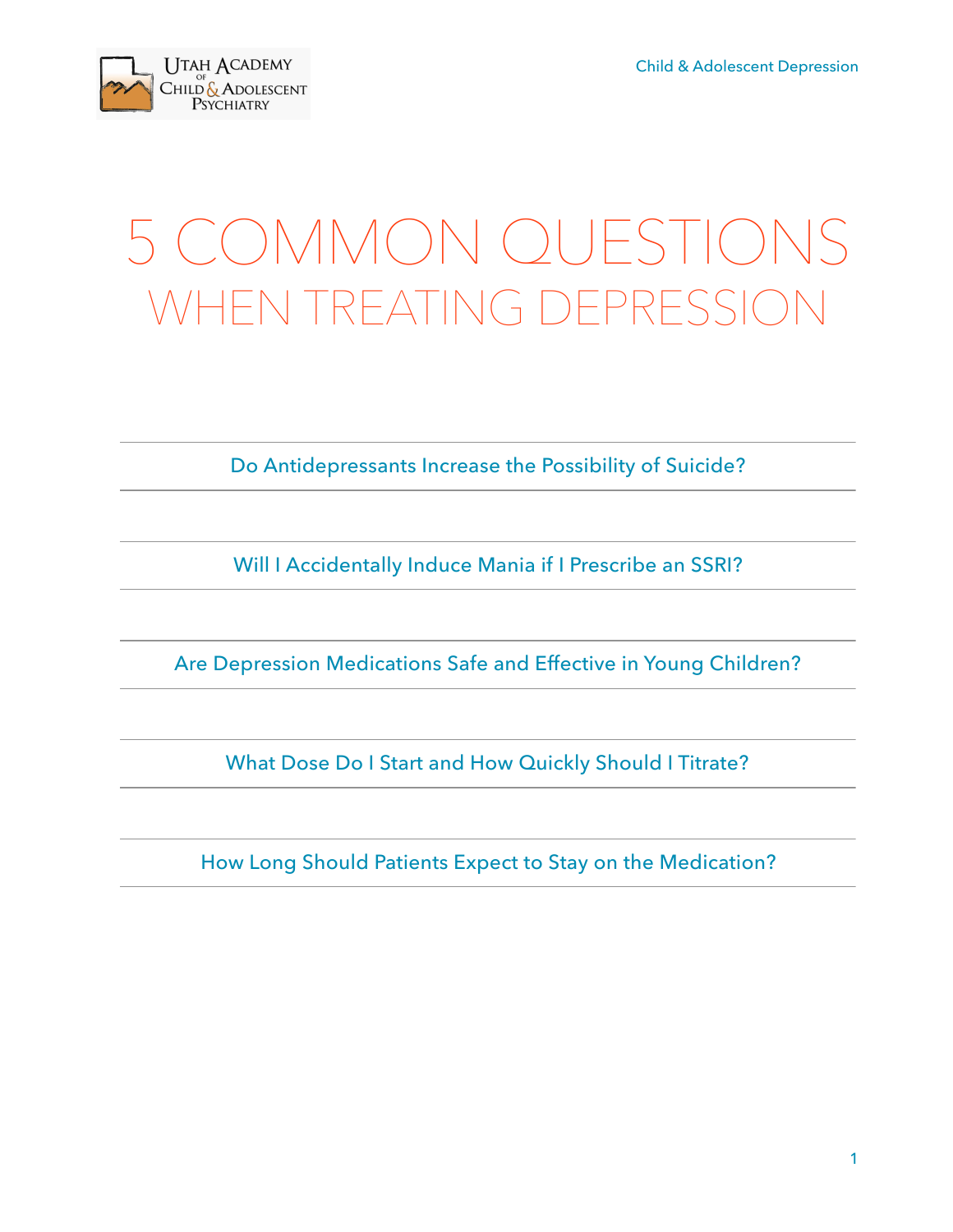

### THE BLACK BO

#### Do Antidepressants Increase the Possibility of Suicide?

### Important Points

- All antidepressants have a black box warning for increased suicidality (4% vs 2% for placebo)
- Studies conducted since development of Columbia Suicide Severity Rating Scale (see TADS study) have not supported this increased risk.
- Fluoxetine is the best studied medication and seems to have the most favorable risk/ benefit profile in this regard
- The black box warning has *not* reduced suicide rates. In fact, rates seemed to increase after the warning (below)



Am J Psychiatry 2007; 164:1356–1363)

#### **History**

In October 2003, the U.S. Food and Drug Administration (FDA) issued a public health advisory regarding several reports of children and teenagers taking antidepressants who attempted or committed suicide. In February 2004, the FDA issued a public health advisory providing further caution to physicians, patients, and families about a possible link between suicide and antidepressants. In October 2004, the FDA ordered pharmaceutical companies to add a black box warning to the labeling of all antidepressants used with pediatric patients regarding a possible increased risk of suicidality in pediatric patient taking antidepressants (Am J Psychiatry 2007; 164:1356– 1363)

Research in this area always has a number of limitations. For one, suicide is a relatively rare occurrence, and controlled studies usually lack the power to assess this. Observational studies don't establish causality, and suicidal thinking is a common occurrence in both treated and untreated depression. Much has been researched and written on this subject since 2003, both confirming or refuting the stated risk.

The American College of Neuropsychopharmacology (ACNP), American Academy of Child & Adolescent Psychiatry (AACAP) and the Society for Adolescent Medicine (SAM) strongly support the continued use of fluoxetine as an effective and readily available treatment for major depression in children and adolescents, with consideration of alternate antidepressants when necessary due to poor tolerability.

Note: Escitalopram (Lexapro) was approved for treatment of depression (2009) after the above policy statements were issued and is likely a good alternate.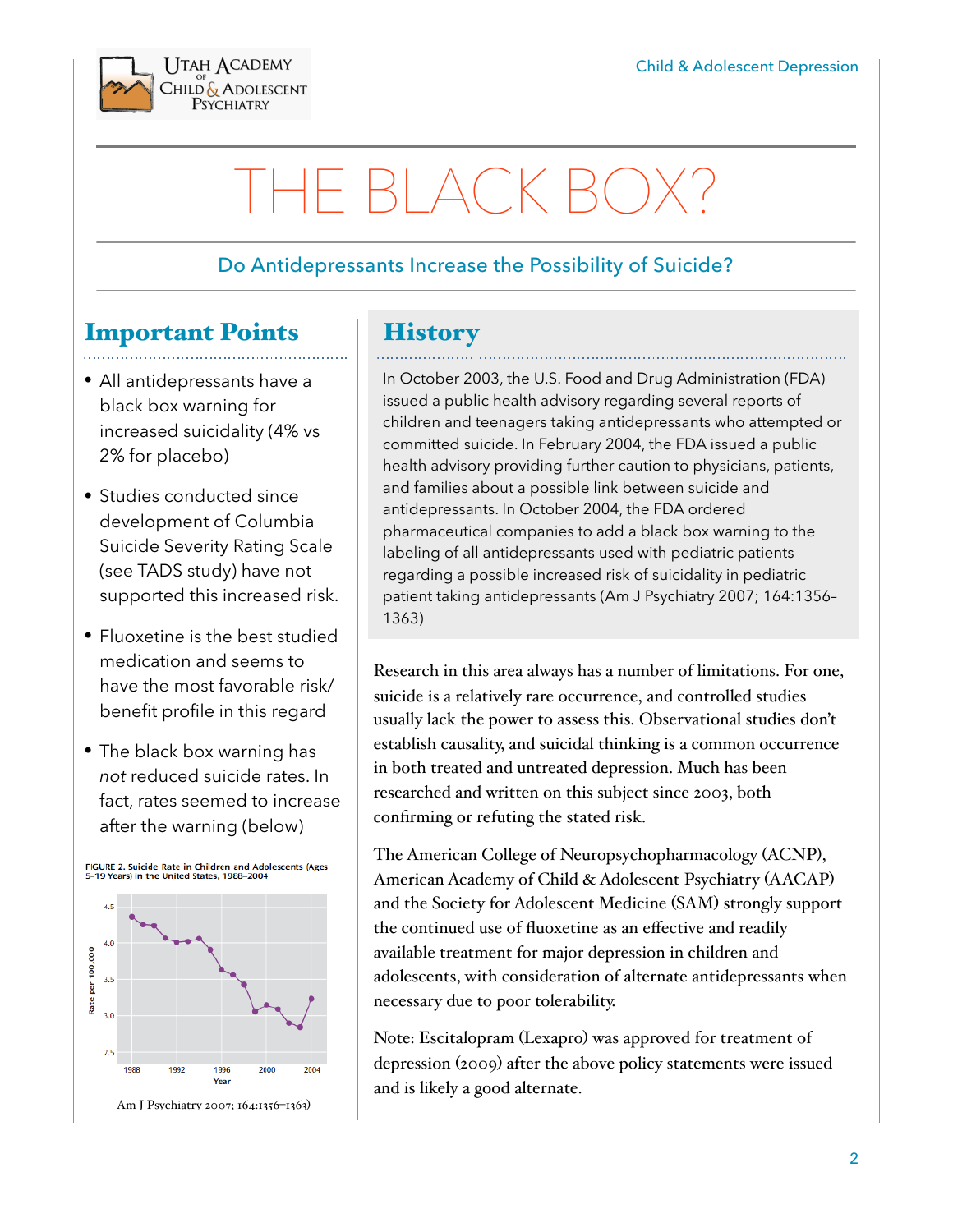

## IS IT BIPOLAR?

### Will I Accidentally Induce Mania if I Prescribe an SSRI?

#### Important Points

- The question as to whether antidepressants *ever* induce mania is far from settled
- Bipolar Disorder is rare in adolescents (1%) and almost never diagnosed prior to puberty
- The rare possibility of a manic "switch" should generally not deter a clinician from treating depression

#### "Activation"

Note that a fair number of children become "activated" as a side effect on SSRIs, leading to hyperactivity, restlessness and/or insomnia. This happens more in younger children, early in the course of treatment, or following a dose increase. Reduce the dose or consider switch and add therapy for residual symptoms. Activation is a side effect, **not** a sign or risk factor for bipolar.

The only major study looking at this in children and adolescents is a 2004 study (*Arch Pediatr Adolesc Med.* 2004 Aug;158(8):773-80.) that utilized secondary data analysis to look at "conversion" to mania defined when a working diagnosis of depression was changed to bipolar disorder during the course of treatment. The SSRI treated group seemed to have a higher rate of conversion (hazard ratio 2.1) than placebo and it appeared that age was an effect modifier and that peripubertal children (10-14 year olds) "converted" at the highest rate.

Although this study is often referenced, the data are far from definitive. It is a notable limitation that the data were administrative rather than clinical and therefore without specific information about what criteria were used to diagnose bipolar disorder, something of considerable controversy over the past decade. Additionally there was no randomization, no information on medication adherence, and potential problems with confounding by indication.

Remember that the prevalence of Bipolar Disorder in adolescents is probably around 1%, and that most studies examining manic "switch" in adults *already known to have bipolar disorder* seem to put that number around 10-15% (though the methodology in all such studies has been questioned and the issue as to whether SSRI's do indeed "switch" people into mania is far from settled). The possibility that 1 out of 1000 adolescents may convert to mania should not deter a clinician from treating depression.

**The DSM-5 diagnosis of Disruptive Mood Dysregulation Disorder (DMDD) has changed the way we consider mood problems in children. Its classification as a "depressive disorder" may prompt new research as to whether antidepressants ought to be reconsidered in young people with extreme moodiness and irritability — largely overlooked in the past when these individuals were being wrongfully diagnosed with bipolar disorder.**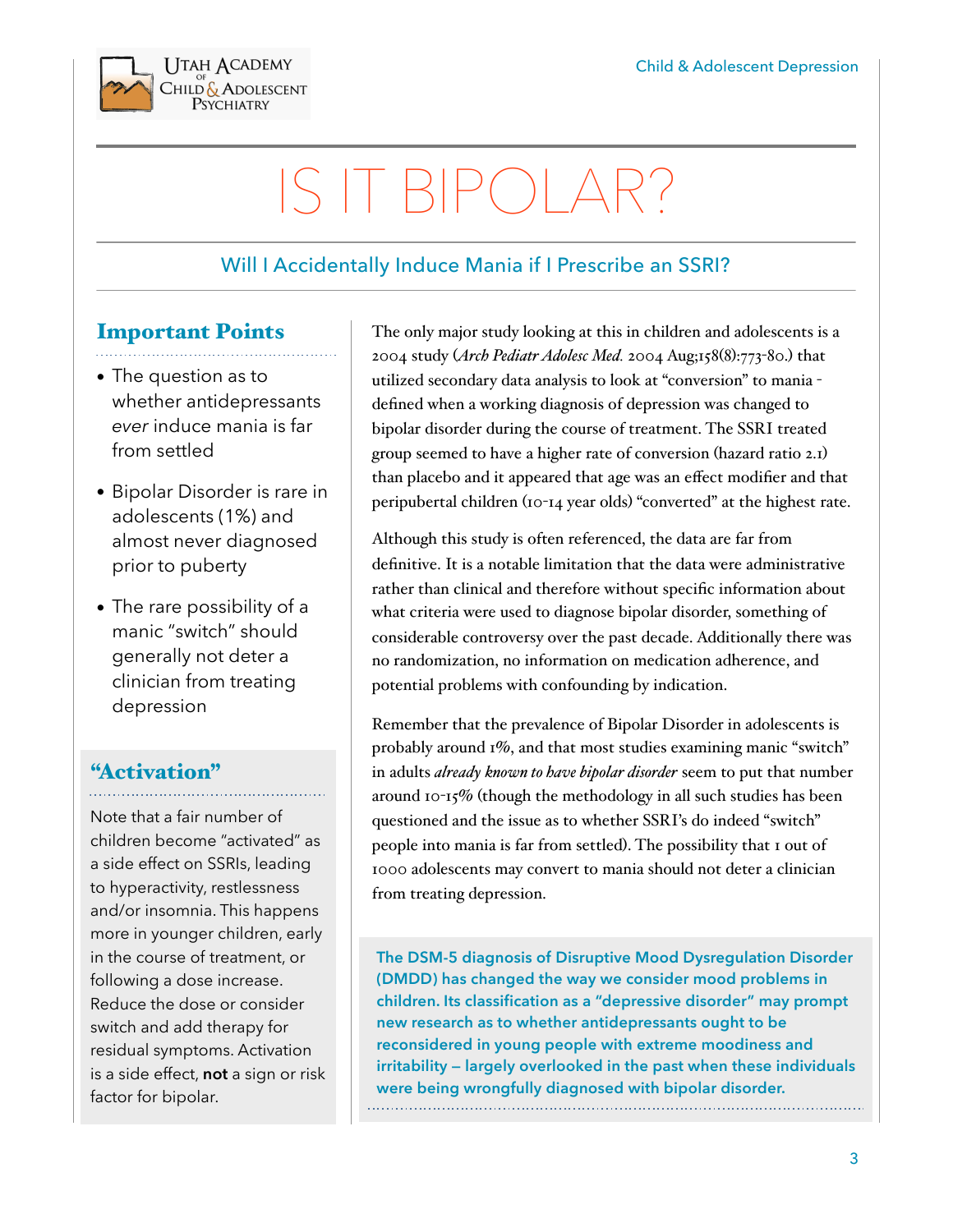

## OUNG CHILDRE

#### Are Depression Medications Safe and Indicated in Young Children?

#### Important Points

- Safety data exist for children as young as 6, though younger children do seem to have more tolerability issues
- Only fluoxetine has demonstrated efficacy for depression in children as young as 8
- Psychoeducation with family and school interventions should be considered first-line treatment in young children

#### FDA Approved

Approved for Depression Fluoxetine  $\geq 8$  years Escitalpram  $\geq$  12 years

Approval for OCD Clomipramine  $\geq 10$  years Fluvoxamine  $\geq 8$  years Sertraline  $\geq 6$  years Fluoxetine  $\geq 7$  years

Approval for non-OCD Anxiety None 

Evidence from more than one RCT supports the use of **fluoxetine** in the treatment of childhood and adolescent depression as well as escitalopram in the treatment of adolescent depression. Based on these RCTs, fluoxetine has been given an FDA indication for the treatment of MDD in youth aged 8 years and older whereas **escitalopram** has been given an FDA indication for the treatment of MDD in adolescents aged 12 years and older.

To date, only one RCT has demonstrated the effectiveness of sertraline or citalopram, thus neither of these medications has received FDA approval for the treatment of MDD in youth.

Keep in mind that the high placebo response rate in studies of youth with MDD decreases the power of RCTs to detect differences between medication and placebo, though "response" to both is usually  $>50\%$ .

**Major Depression in prepubertal children is quite rare, estimated at 1 to 2.5% (Arch Gen Psychiatry. 2003; 60: 837– 844) and comorbidity is the rule. Assess for medical illness, anxiety, developmental delay, learning disorders or ODD.** 

**Although symptoms vary according to the child's developmental level, the "core" symptoms of anhedonia (with its lowered positive affectivity) and dysphoria remain the most reliable cornerstones ( J Am Acad Child Adolesc Psychiatry. 2004; 43: 708–717)**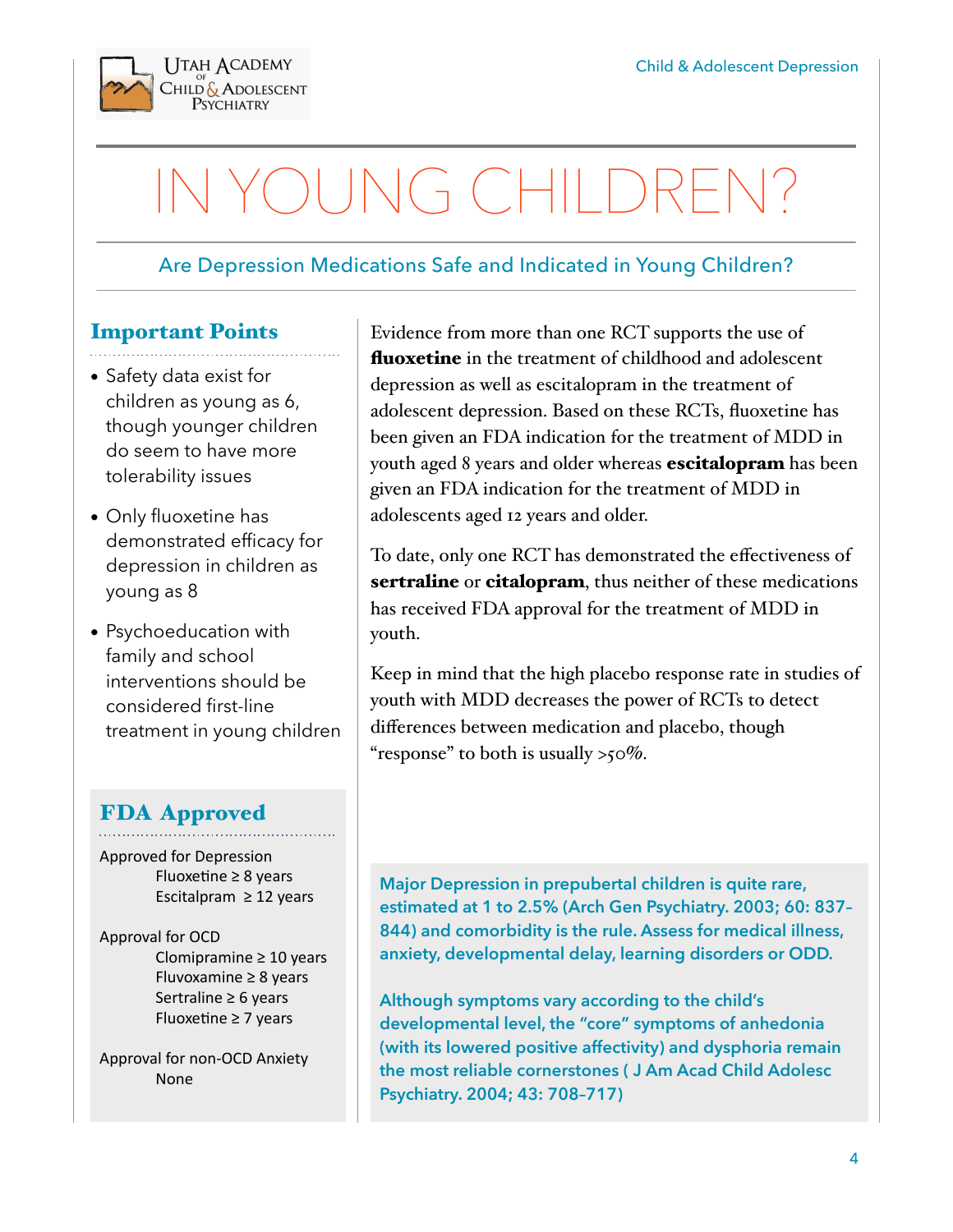

# HOW TO DOSE?

### What Dose Do I Start and How Quickly Should I Titrate?

#### Important Points

- Fluoxetine is the best studied for depression, and one of two with an FDA indication for depression in adolescents
- If initial SSRI trial is ineffective, switch to alternate SSRI and add psychotherapy (3). As third line, try venlafaxine, or bupropion
- Consider twice daily dosing in medications other than fluoxetine
- Start low but don't go too slow. Increase dose weekly until at "effective range" then every 2-4 weeks until response. See graph for response time (4)



| Medication          | Starting<br>Dose<br>(mg/d) | Titration<br>Increments<br>(mg) | Effective<br>Range<br>(mg) | Maximum<br>Dose<br>(mg) |
|---------------------|----------------------------|---------------------------------|----------------------------|-------------------------|
| <b>Fluoxetine</b>   | 10                         | 10                              | $20 - 40$                  | 80                      |
| Escitalopram        | 5                          | 5                               | $10 - 20$                  | 20                      |
| Citalopram          | 10                         | 10                              | $20 - 40$                  | 40                      |
| Sertraline          | 25                         | 25                              | 50-150                     | 200                     |
|                     |                            |                                 |                            |                         |
| Venlafaxine ER      | 37.5                       | 37.5                            | 75-150                     | 225                     |
| Duloxetine          | 30                         | 30                              | $30-90$                    | 120                     |
| <b>Bupropion XL</b> | 150                        | 150                             | 150-300                    | 450                     |

\*Starting doses may be lower in sensitive, young, or neuroatypical kids

#### Pharmacokinetic considerations

- Fluoxetine High intersubject variability, but steady state concentrations in children can be twice as high as adolescents. Body weight more significant than age. Consider starting 5 or 10 mg in younger children. (1)
- Escitalopram, Citalopram and Sertraline seem to have lower half-lives at lower doses. Consider twice daily dosing in the lowdose range if withdrawal side effects are reported during parts of the day (GI upset, dizziness, irritability, sleep difficulty, flulike symptoms). (2)

#### References:

- 1. Wilens, T.E., Cohen, L., Biederman et al. Fluoxetine pharmacokinetics in pediatric patients. J Clin Psychopharmacol. 2002; 22: 568–575
- 2. Sakolsky and Birmaher. Developmentally Informed Pharmacotherapy. Child Adolesc Psychiatric Clin N Am 21 (2012) 313-325
- 3. Brent et al. TORDIA Study. JAMA. 2008 Feb 27;299(8):901-13.
- 4. Varigonda et al. Early Treatment Responses of SSRIs in Pediatric MDD. JAACAP. 2015; 54: 557-564